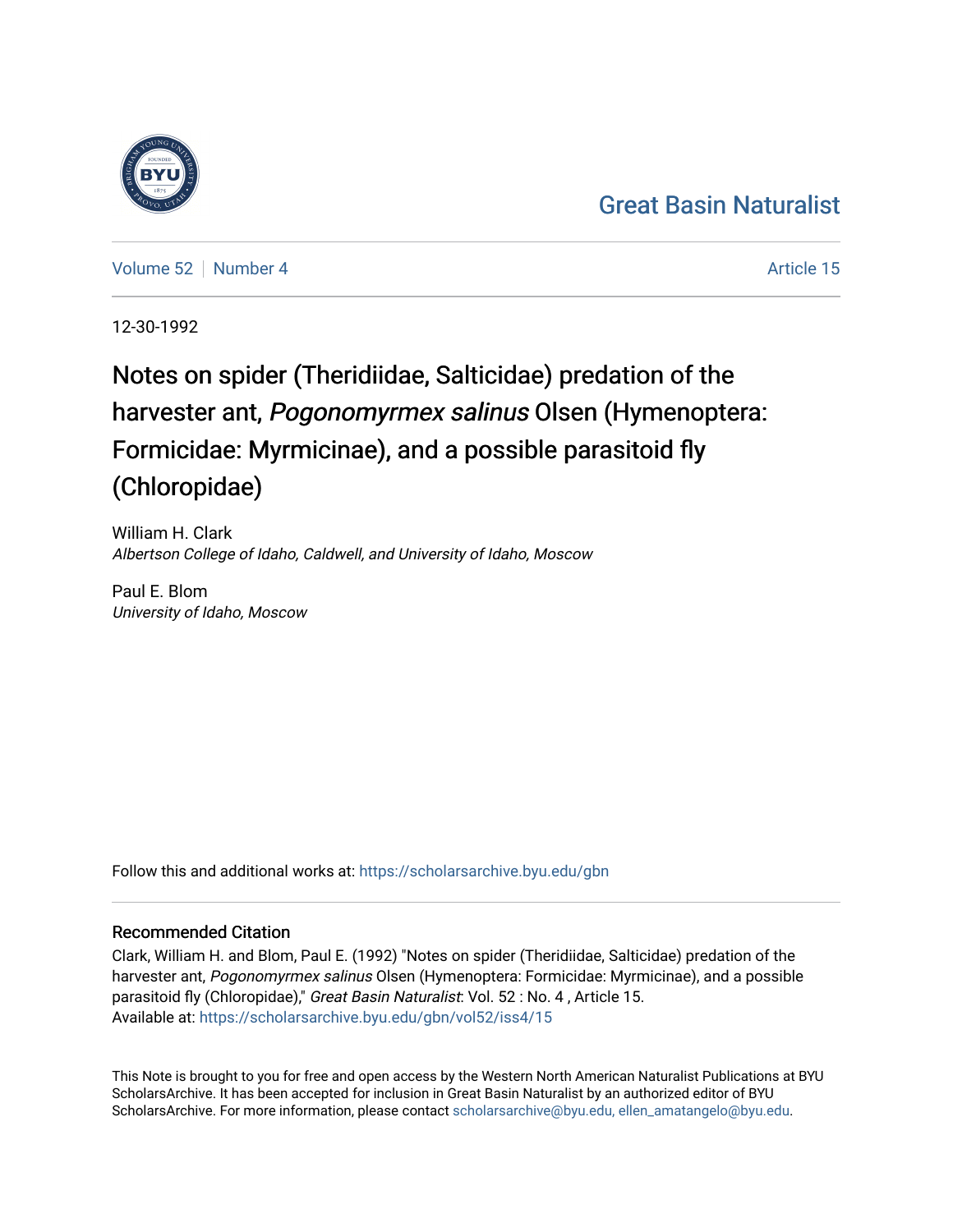**Creat Busin Naturalist 52(4), pp. 385--386**

# NOTES ON SPIDER (THERIDIIDAE, SALTICIDAE) PREDATION OF THE HARVESTER ANT, POGONOMYRMEX SALINUS OLSEN (HYMENOPTERA: FORMICIDAE: MYRMICINAE), AND A POSSIBLE PARASITOID FLY (CHLOROPIDAE)

William H. Clark<sup>1</sup> and Paul E. Blom<sup>2</sup>

*Key* words: Pogonomyrmex salinus, harvester ants, Euryopis formosa, Xysticus, spider predators, Incertellu, parasite.

Spiders are known predators of ants. Pressure exerted by consistent spider predation can alter the behavior of ant colonies (MacKay 1982) and may be a selective pressure contributing to the seed-harvesting behavior of *Pogonomyrmex* (MacKay and MacKay 1984). We observed the spider *Euryopis formosa* Banks (Araneae: Theridiidae) capture and transport workers of the harvester ant *(Pogonomyrmex salinus Olsen [Hymenoptera:* Formicidae, MyrmicinaeJ) in southeastem Idaho. Additional observations revealed a crab spider of the genus *Xysticus* preying on P. salinus and the presence of a chloropid fly *(Incertella)* that may have been parasitizing the moribund prey subdued by the spider.

that was carrying a worker of *Pogonomyrmex* salinus Olsen (Hymenoptera: Formicidae, Myrmicinae) across a large area of basalt rock. The ants were actively foraging in the area. The air temperature (shaded) was 31 C and the soil surface (in the sun) was  $39.5C$ . No other spiders of this species were encountered. Prey capture **was not observed.**

On 31 August 1991 at 1725 h at the Clark County site we observed a crab spider of the genus *Xystictls* preying on P *salintls* about 20cm from the ant nest entrance. The ants were still actively foraging at this time. One spider was riding on the ant in the shelter of an isolated clump of Indian ricegrass *(Oryzopsis hyme noides*) at the edge of the ant mound. The ant was initially very active, walking around an old grass stem, while the spider made periodic attacks on the ant. As time progressed, involuntary spasms in the ant increased. The spider was generally oriented toward the posterior of the ant, biting it at the base of the petiole. Sometimes the spider was perpendicular to the ant, holding on to the ant with only its mandibles. After five minutes the ant fell onto its side and movements slowed.. At 1740 h only its antennae were moving slightly, and a minute later the spider moved the ant under a small stick. Two small flies approached the ant and one flew onto its head. Occasional movements (jerks) of the ant's legs were observed at 1751 h. At this time we collected the spider, the ant, and one of the flies (WHC#9170). The fly is a female *Incertella* (Diptera: Chloropidae) and may represent an undescribed species. Brown and Feener (1991)

## STUDY SITE

One collection site is located along Road T-20 (Butte County, T4N, R31E, S6) on the Idaho National Environmental Research Park (INERP) in the cold desert of southeastern Idaho. The second set of observations was made on the INERP (Clark County, T7N, R31E, S34, along Highway 28). Voucher specimens of all species have been deposited at the Orma J. Smith Museum of Natural History, Albertson College of Idaho, Caldwell, Idaho 83605 USA (ClDA).

## RESULTS AND DISCUSSION

On 3 July 1988, 1020 h, at the Butte County collection site we collected a single individual of *Euryopisformosa* Banks(Arancae: Theridiidae)

<sup>&</sup>lt;sup>1</sup>Orma J. Smith Museum of Natural History, Albertson College of Idaho, Caldwell, Idaho 83605 USA; and Department of Plant, Soil, and Entomological Sciences, University of Idaho, Moscow, Idaho 83843 USA.